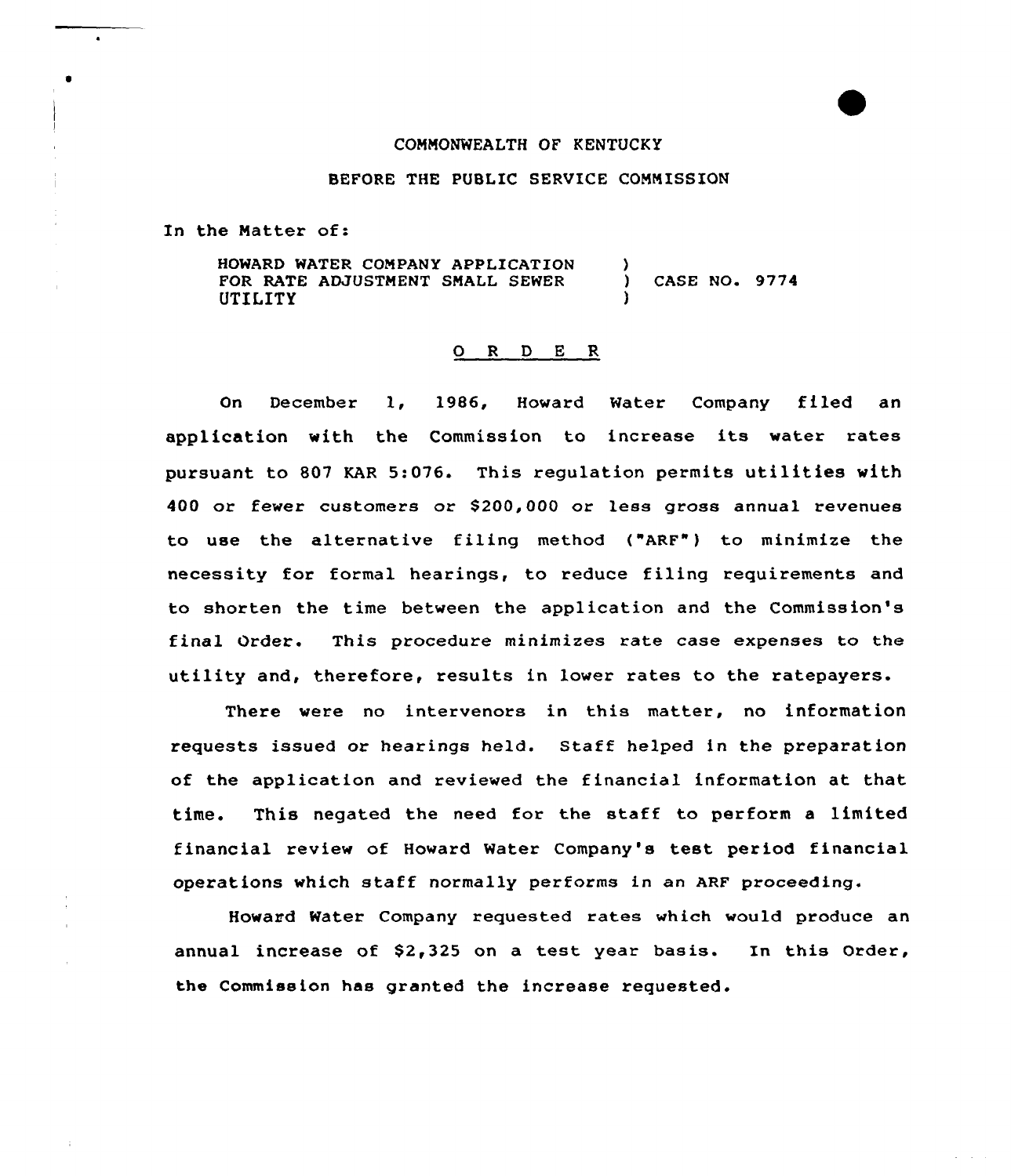#### COMMENTARY

William Howard purchased the Howard Mater Company from Ed and Shirley Howard in May, 1986. Since the purchase Mr. Howard has failed to seek Commission approval of the transfer of ownership. The Commission is of the opinion that failure to seek Commission approval was due to Mr. Howard's unfamiliarity with the Commission's procedures. Mr. Howard has effectively operated the Howard Water Company for approximately 9 months and has improved service to its customers. The Commission is of the opinion that Mr. Howard has the financial, technical and managerial abilities to provide reasonable service to Howard Water Company's customers. Therefore, the Commission grants its approval of the transfer of ownership to Mr. Howard.

# TEST PERIOD

Howard Water Company has proposed and the Commission has accepted the 12-month period ending December 31, 1985, as the test period in this matter.

### REVENUE AND EXPENSES

Howard Water Company reported a net operating loss of \$441 for the test period. Howard Water Company proposed numerous pro forma adjustments to test period operating revenues and expenses which resulted in a net operating loss of 81,727 exclusive of the proposed revenue increase of \$2,325. The proposed adjustments are addressed as follows:

### operating Revenue

Howard Water Company proposed pro forma test period operating revenues of \$2,970 based on the present rates and a reduction in

 $-2-$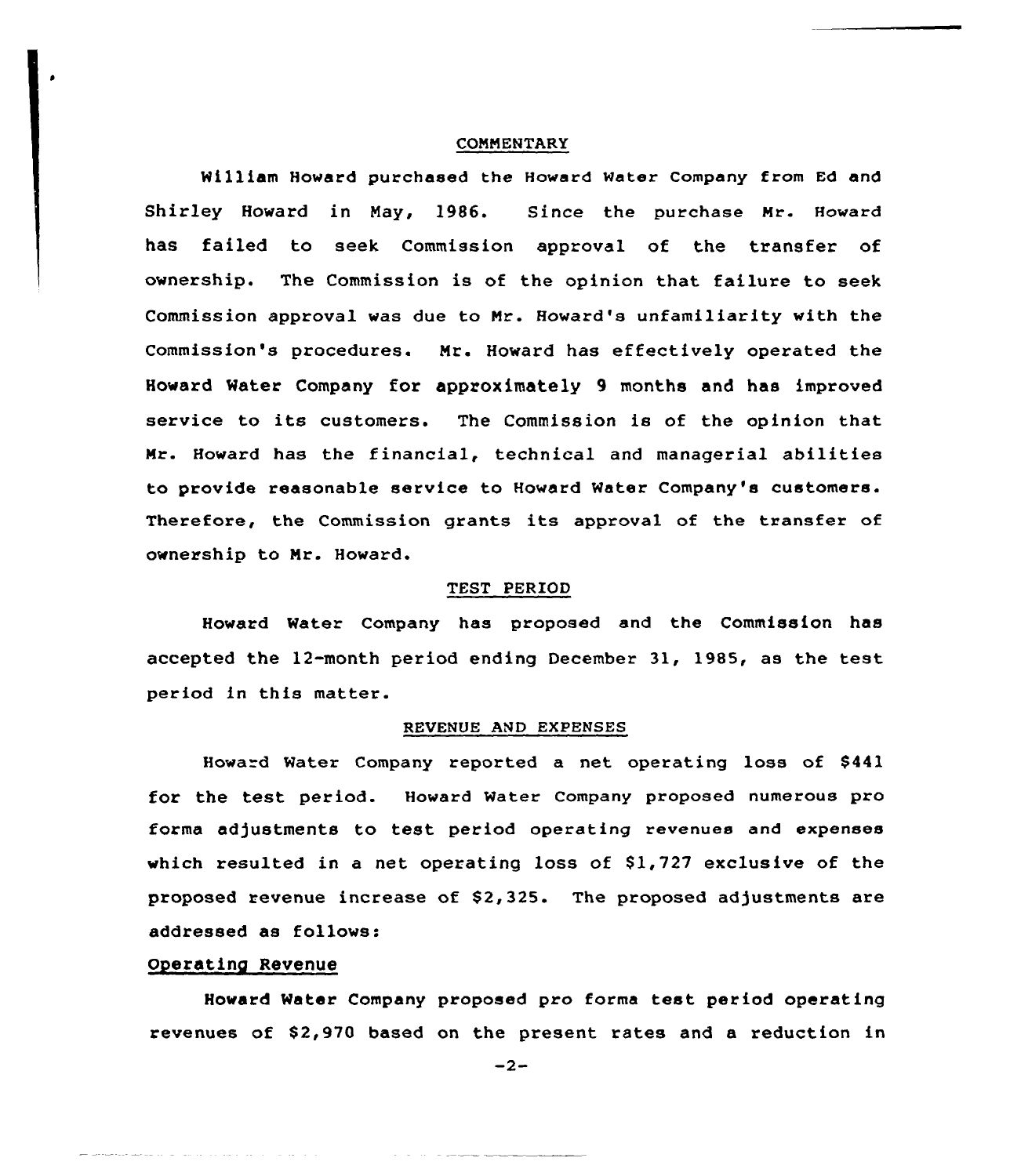customers from 49 to 33. This reduction was caused by the state constructing a bridge and demolishing approximately 16 of th6 houses in the utility's service area. The customer loss was to have occurred in January, 1987. The Commission is of the opinion that this adjustment meets the criteria of known and measurable and, therefore, accepts it for rate-making purposes.

# Salaries

Howard Water Company proposed to remove salaries of \$968 from test period operating expenses due to the utility not having any future full-time employees. The Commission accepts the reduction as proposed by Howard Water Company.

# Depreciation

Howard Water Company proposed a pro forma level of depreciation expense of 8395 based on test period plant replacement and the utility's prior composite depreciation rate of 10.32 percent. $<sup>1</sup>$  The Commission after reviewing the supporting</sup> documentation finds it to be reasonable and therefore accepts the proposed adjustment.

# Other Adjustments

Howard Water Company proposed the following pro forma expenses based on the financial data maintained by the present owners since May, 1986:

| Chemicals                  | \$835 |
|----------------------------|-------|
| Administrative and General | 67    |
| PSC Assessment             | 50    |
| Water Testing              | 132   |
| State Taxes-Property       | 11    |

<sup>1</sup> Composite depreciation rate per the 1985 Annual Report.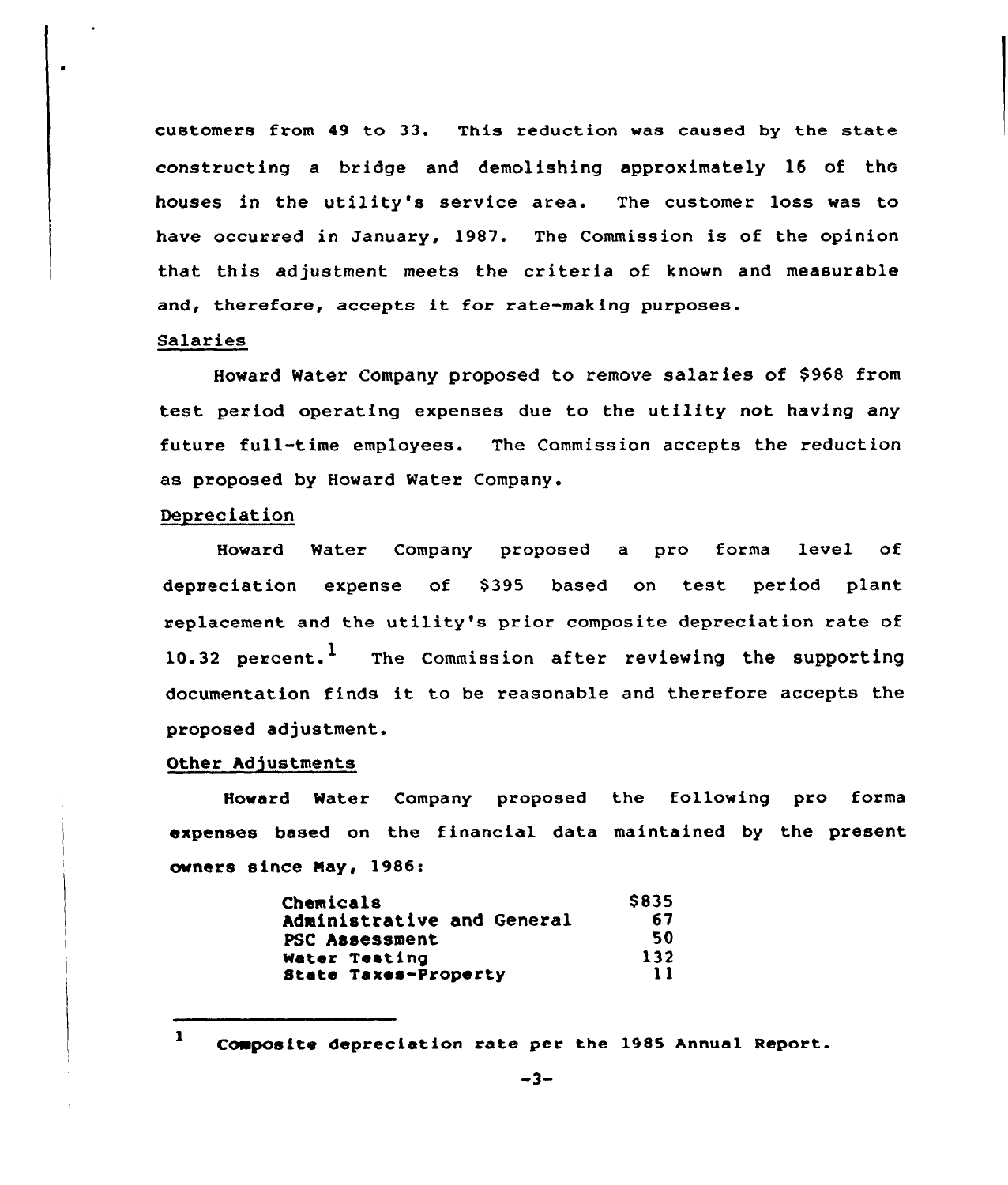Mr. Howard has owned and operated the Howard Water Company since May, 1986. The financial information prior to that month was maintained by the previous owner and was not made available to Mr. Howard. Considering the absence of test period financial data the Commission will allow the proposed adjustments in this instance. However, this does not mean the Commission will accept similar adjustments in the future. This decision was reached after reviewing the annual reports on file, examining invoices of the actual expenses incurred and carefully reviewing the financial condition of the utility. It does not constitute a change in the Commission's general policy of allowing only those adjustments which are known and measurable.

## Interest Expense

Howard Water Company proposed a pro forma level of interest expense of \$308 for the credit loan used to purchase equipment. However, the interest expense was not included as an operating expense by Howard water Company when calculating its revenue requirement. The Commission has included this expense in determining required revenue as is normally done when operating ratio is used in calculating the revenue requirement.

Therefore, Howard Water Company's test period operations are as follows:

Howard Water

|                          | ROWALU MALEL |
|--------------------------|--------------|
|                          | Company's    |
|                          | Adjusted     |
|                          | Operations   |
| Operating Revenues       | \$2,970      |
| Operating Expenses       | 4,389        |
| Operating Income         | 5<1,419      |
| Interest Expense         | 308          |
| Net Income <loss></loss> | 5<1,727      |
|                          |              |

 $-4-$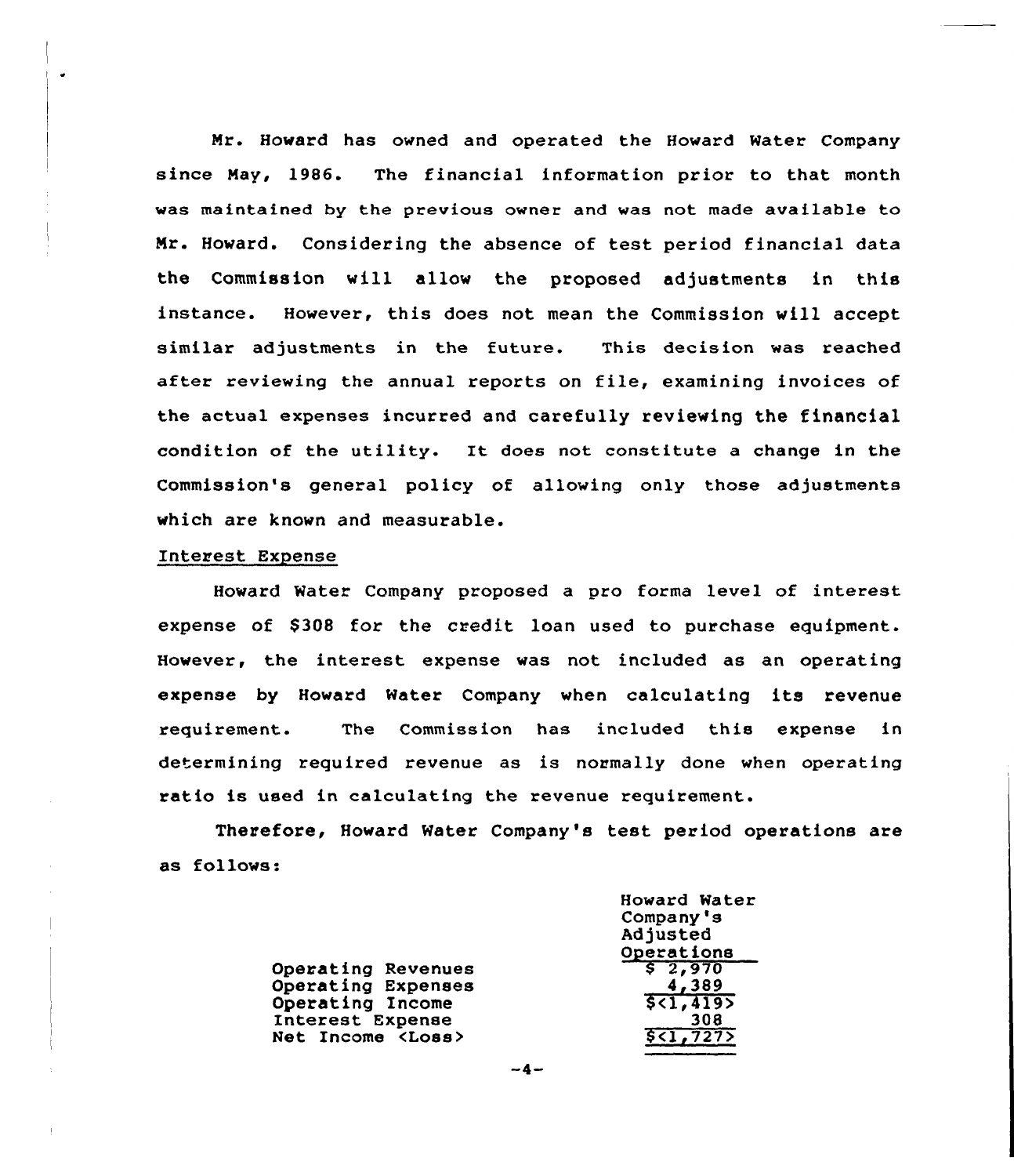### REVENUE REQUIREMENTS

The Commission has used the operating ratio method as the basis for determining water rates in the past for privately owned water companies and has found it to be <sup>a</sup> fair, just and reasonable method to both the utility and its customers. Howard Water Company's adjusted operations provide the utility with an operating ratio of 1.48 percent, which the Commission is of the opinion is unfair, unjust and unreasonable. Howard Water Company's proposed increase will provide the utility with an operating ratio of 88 percent<sup>2</sup> which the Commission is of the opinion is fair, just and reasonable in that it will provide Howard Water Company ample opportunity to pay its operating expenses and provide for reasonable growth in equity. Therefore, the Commission grants Howard Water Company the amount requested of \$ 2,325.

### **SUMMARY**

The Commission, based on the evidence of record and being advised, is of the opinion and finds that:

1. The rate in Appendix <sup>A</sup> is fair, just and reasonable for Howard Water Company in that it will produce annual operating revenues of \$5,295.

 $\Delta\omega = 1.002$  and  $\omega$ 

<sup>2</sup> 82,970 operating revenues <sup>+</sup> 82,325 proposed increase — S308 interest expense <sup>~</sup> \$ 4,987 adjusted operating revenues. \$4,389 operating expenses  $\div$  \$4,987 adjusted operating revenues 884.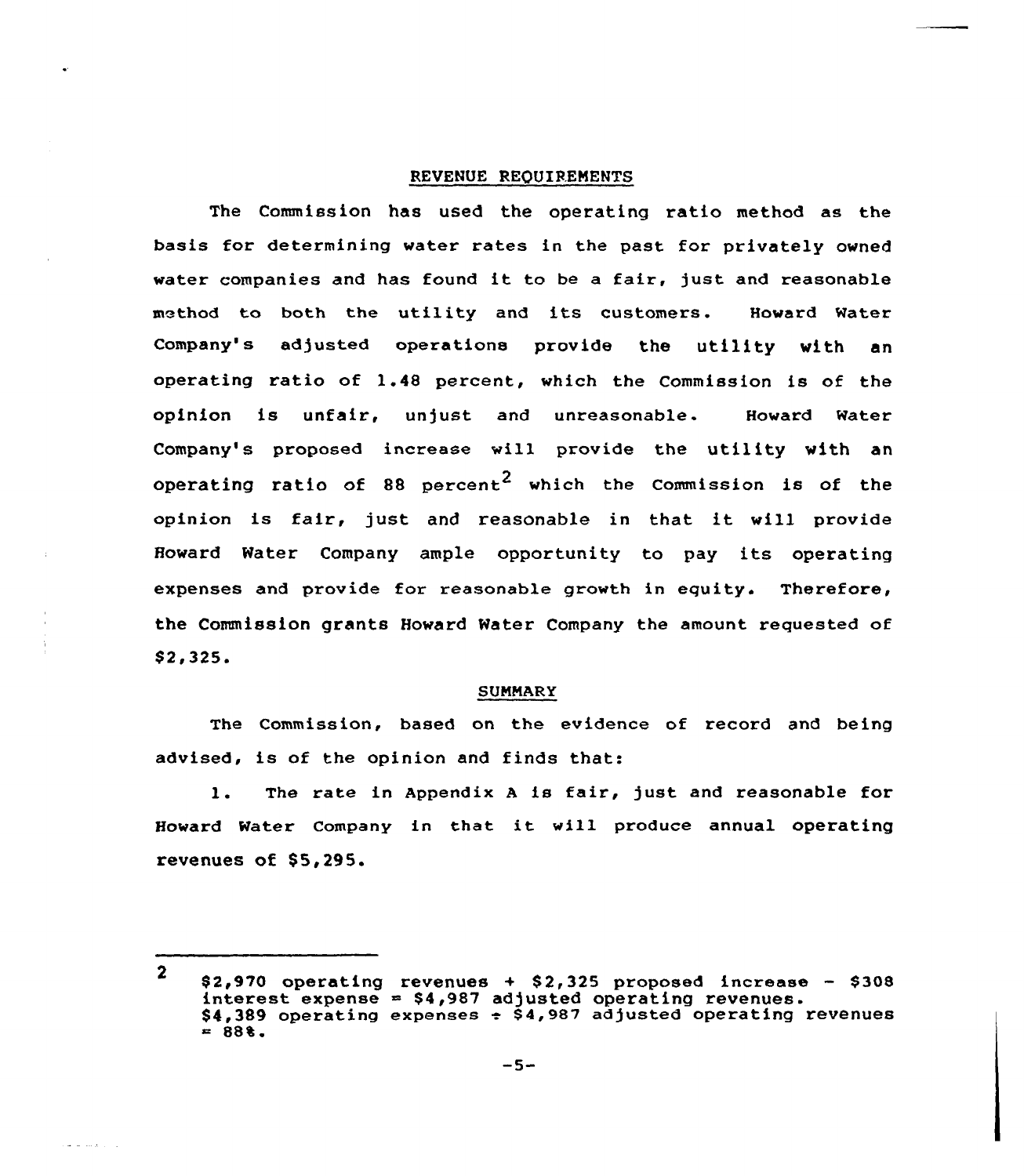IT IS THEREFORE ORDERED that:

1. The transfer of ownership of Howard Water Company from Ed and Shirley Howard to William Howard be and it hereby is approved.

2. The rate in Appendix <sup>A</sup> be and it hereby is approved for service rendered by Howard Water Company on and after the date of the Order.

3. Within 30 days from the date of this Order Howard Water Company shall file with the Commission its revised tariff sheets setting out the rate approved herein.

Done at Frankfort, Kentucky, this 13th day of February, 1987.

PUBLIC SERVICE COMNISSION

ing D. Heman Chairman oner

ATTEST!

Executive Director